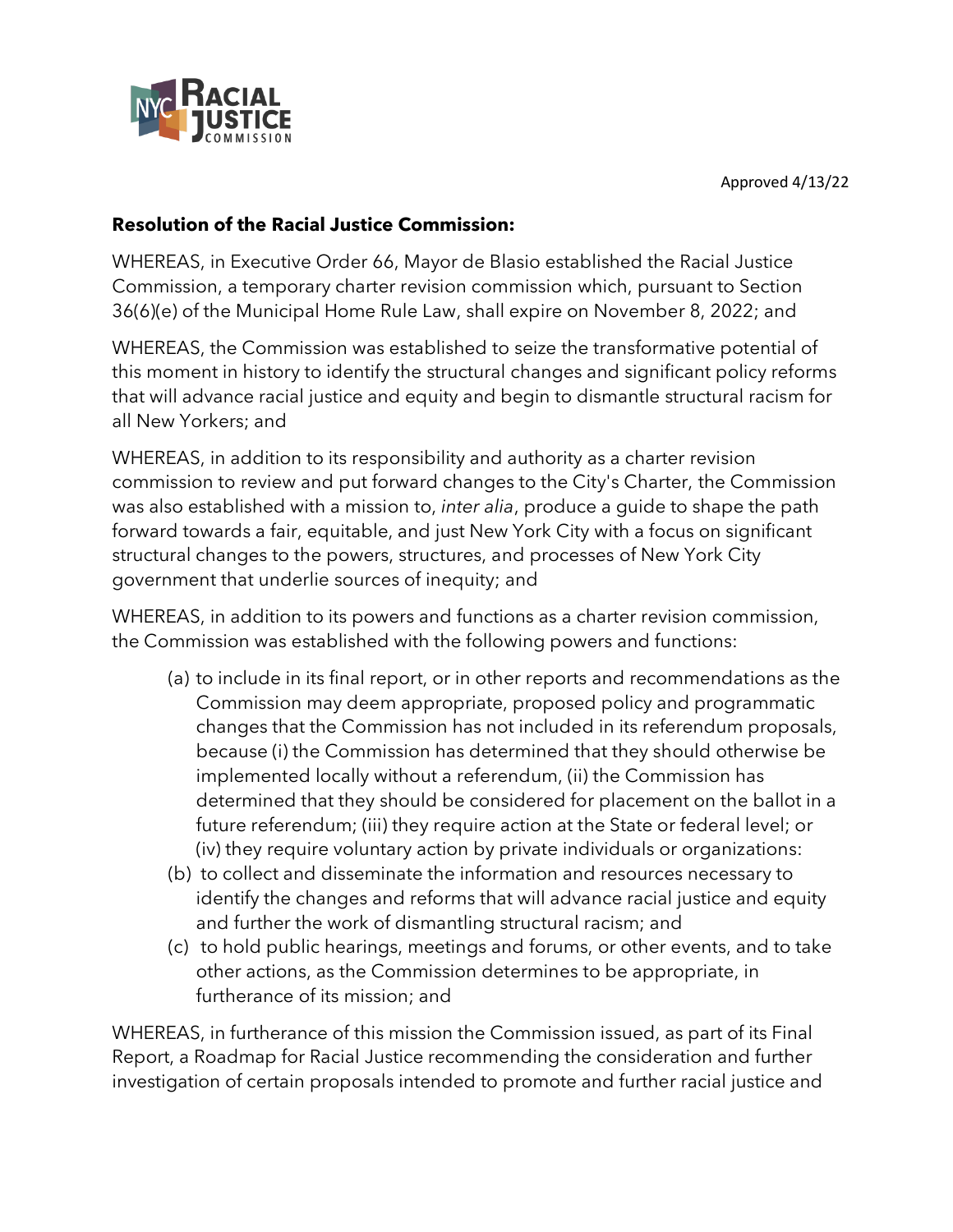Approved 4/13/22



equity and intends to continue the work of considering, investigating and/or furthering such proposals; and

WHEREAS, in pursuit of this mission, the Commission intends to create and contribute to policies and other initiatives in the City, and to work in partnerships with public, private, and non-profit entities, all in furtherance of racial justice and equity in New York City; and

WHEREAS, pursuant to a Resolution dated April 15, 2021, and amended December 27, 2021, the Executive Director was delegated the authority and power to conduct the day-to-day business of the Commission, including, but not limited to, the power to hire and fire staff and fix their compensation, and establish policies and procedures for staff necessary to ensure the professional and orderly conduct of the staff's work; and

WHEREAS, this Resolution is intended to promote the effective functioning of the Commission as it carries out this mission;

Now, therefore, be it RESOLVED that, in furtherance of its mission, as described above, the Racial Justice Commission hereby delegates to the Chair, Vice Chair, Executive Director, and staff designated by the Executive Director, the following duties and responsibilities to be undertaken pursuant to Executive Order No. 66, dated March 24, 2021:

1) Pursue racial justice and equity-related initiatives, in cooperation with other public, non-profit and private entities, in furtherance of the mission and core functions of the Commission, provided that the Chair and/or Commission Staff shall report to the Commission regularly on such initiatives and respond to the Commission's comments, if any, in response to such reports;

2) Participate in the development of racial justice and equity-related policies and programming in partnership with City agencies, in furtherance of the mission and core functions of the Commission, provided that the Chair and/or Commission Staff shall report to the Commission regularly on such policies and programming and respond to the Commission's comments, if any, in response to such reports;

3) Provide racial justice and equity-related advice, assistance and training as requested, in consultation and coordination with City agencies, as practicable, in furtherance of the mission and core functions of the Commission, provided that the Chair and/or Commission Staff shall report to the Commission regularly on such